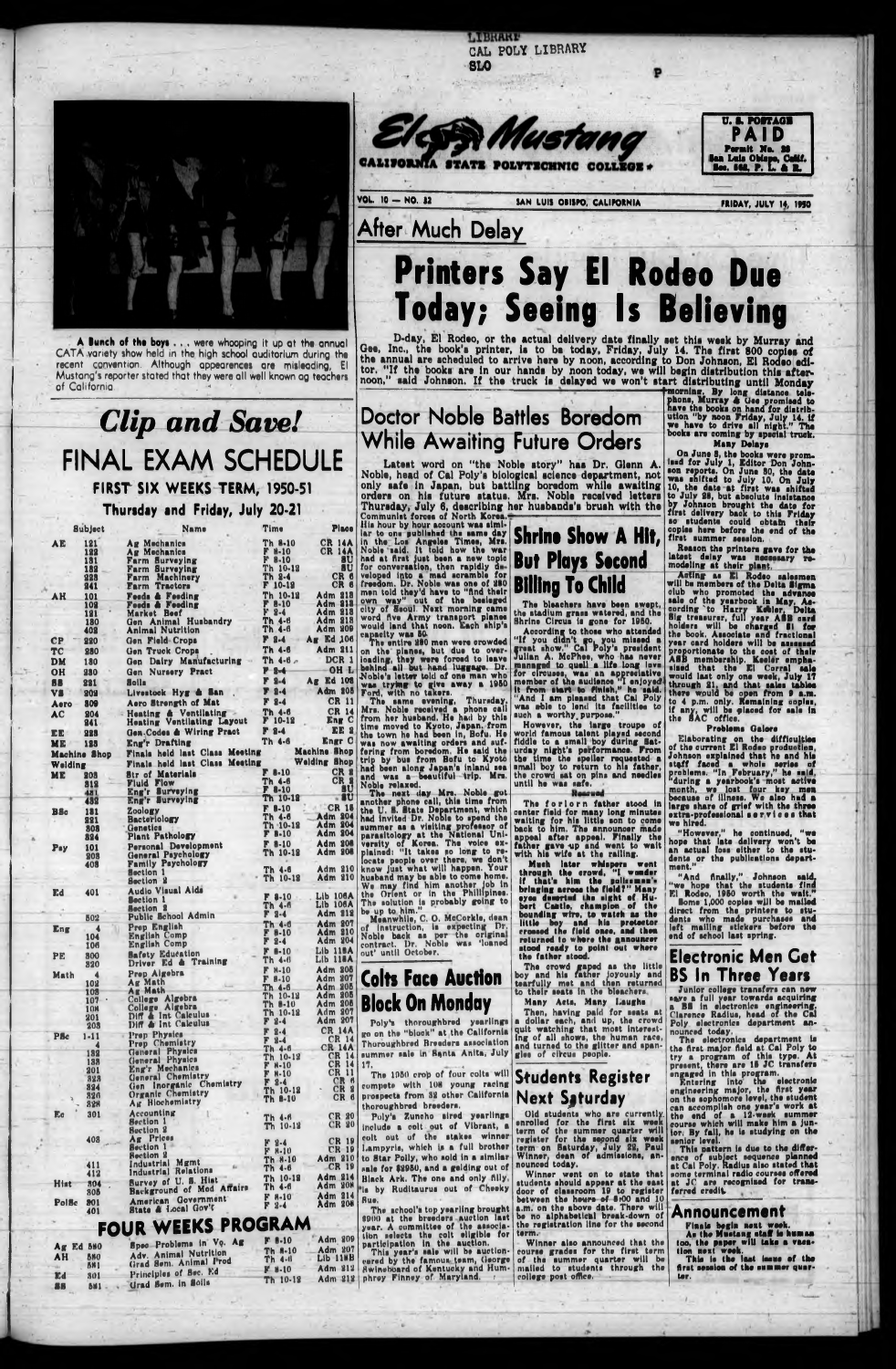**PAGE TWO** 



Published workig during the school year except haliday and examination periods by the Associated Students. California State Polytochnic College, San Luis Obispo, Colifornia. Printed entirely by students majoring in printin

## Time On Our H

It was recently called to our attention that a student wife was publicly upbraided by a local merchant for critizing the city of San Luis Obispo as lacking in recreation.

We laugh between closed teeth.

The argument of having nothing to do in San Luis isn't exactly new in the green-and-gold-bound history books. But then again, neither are the solutions found for the problem.

Not too long ago Cal Poly published what was termed a a recreation pamphlet, telling what one could do in, around, under, above and below the city of San Luis. It contained such things as golf, tennis, fishing, and various other sports and amusements. If the main purpose of this pamphlet was to help visitors, it accomplished its task. However, if its main objective was from the student's interest, it ran last in a slow field of goats. Students want something to do after the sun goes down. Instructors, crowding one quarter's work into six weeks, pretty well take care of the daylight hours.

True, there are the usual amount of clubs in the midwaycity-Rotary, American Legion, Elks, Moose, Golf, and HY's. The townsfolk have their parties-bridge, poker, canasta, democratic, republican and communist. They have their outstanding night spots where you can hear everything from the best musicians in the world on wax, to the worst in the world in person. But what don't they have? Ask some of the 200 odd students, either high school, JC, or Poly who spend most of their evenings standing on the local sidewalk, or holding down stools in some of the more prominent night spots.

But can we completely blame the city of San Luis. We can say either yes or no. Yes, because the city has made little attempt to solve the problem beyond their well-restricted recreation building and no, because the college hasn't even matched what little advancement the city has made.

No, we can hardly criticize the local city administration when the school itself can't afford the apparently slim loss of keeping El Corral open at nights so the summer students might at least have a place to play ping-pong or pool. We can hardly criticize the city for the lack of a student union building which has been promised almost as long as a winning athletic set-up. As for coeds, we will save them for a later issue. R.P.

When Do We Get It?

This title is a fair question, and it has been asked by a fabulous number of people who are interested in obtaining a copy of El Rodeo, 1950. Elsewhere in this issue appears a news story concerning El Rodeo delivery, delays, difficul-<br>ties, etc. The story does not mention the "why's" for difficulty and will still leave many people desiring a goat on ilch to vent extreme vexat hatru

### **Reporter Talks To Horses; Finds They're Gold Diggers** By L. M. Dodd

Strange assignments are given reportersalmost anything can and does happen.

Last week editor Pyle asked me to interview a horse. Having a deep interest in talking colobrity.

colobrity.<br>
Sure, and it was a lady. There isn't anything<br>
strange about Pyle — leave it to him to pick out<br>
a good looking filly, trim legs like a ballet<br>
dancer and she was ribbed up right.<br>
Her beautiful brown eyes had eyes upon.<br>"You're quite a dish, baby," I said.

The answer was a flick of the tail and a<br>playful caper with a front foot. "Don't get fresh,"<br>it said, "I'm registered."

Deciding that meant "royalty" or something.<br>I tried another angle, "Have you any plans?"<br>"Who doesn't? Have you any money"? she countered.

I was serious, "You must have a career planned."

"Oh! to be sure-millionaires-I expect to

"On! to be sure--millionaires-1 expect to<br>travel in fast company, too-boy."<br>"How do you propose to accomplish your<br>objective?" I inquired.<br>"The slave block, my friend; July 17, Santa<br>Anita track. Dammed by Checky Sue, sire

up to it. First the sale, then a year of learning<br>by doing."<br>Who's sponsoring you, now? J. I. Thompson?<br>"Well he gave me a lot of good advice," the<br>filly confessed. "Took me through the guidance<br>office. 'Look for a bigger

## **Stable Sweepings**

#### By Pyle

Stable Sweepings was forced from retirement<br>by three big events this last week. The failure of<br>Betty Hunter to write White Collar Chatter, the<br>willingness of Phil Keyser to write White Col-<br>lar Chatter, and the Korea situa

The draft...according to definition by Funk<br>and Wagnalls, who claim they taught Webster<br>everything he knows: "To select and draw off for<br>particular service; especially to levy or con-<br>acript for military service."

The history of the draft remains a bit uncertain, but H. P. Davidson, one of the older living specimens of Poly's faculty, contends that it started on the Pomona college campus<br>on the eve of the first Occidenal game. The un-<br>fortunate Bagehens who met the rather lenient<br>requirements found themselves all but man-<br>sacred by the Bengals the next day. Thos survived the onslaught were shipped off to the French and Indian war. Davidson came to Poly to teach music and psychology thus escaping the initial conscription.

The present draft is done by the simple procedure of men being pulled from hats by white rabbits. The first drawn name will again result in a woman shrieking, fainting and most likely<br>being given a commission in the Waves for all<br>of her trouble.

Those eligible will include all able bodied<br>men between the ages of 18-26; of sound mind<br>(which excludes all married men, upper division college students, journalism instructors, re-<br>serves, and second lieutants of the last war)<br>who can meet the physical requirements. It<br>also excludes those who have served a required<br>number of years in the service.

Those incligible will include all those who aren't eligible, or for reference read Section six,<br>Article VII, Paragraph 4 of the 1941 Frosh Handbook.

Handbook.<br>
Who should register...all of those between<br>
the ages of 18-26. The ability to write is not re-<br>
quired. They will settle for your finger prints.<br>
As for places to register, you can't miss them,<br>
and chances are,

ting you in the infantry.



condition. If you wish I will be the goat.

Poly is no longer small potatoes and the production of<br>its yearbook is no small-time operation. Such a book cannot<br>be published by simple critical observation or by students who have "a few hours a week to give to a good cause." Nor is the "Oh they want a picture for the annual, I suppose" attitude any guarantee of either a good picture or an "on time" yearbook. Likewise, one typewriter, cast-off furniture.<br>no telephone, and a room without heat also do little toward

efficient. creative effort of a literary nature.<br>As you can see from the above, the desireable or the<br>ideal is implied or inferred. The finger of blame can fall<br>where it may. If you wish, I will still be the goat. -Don Johnson

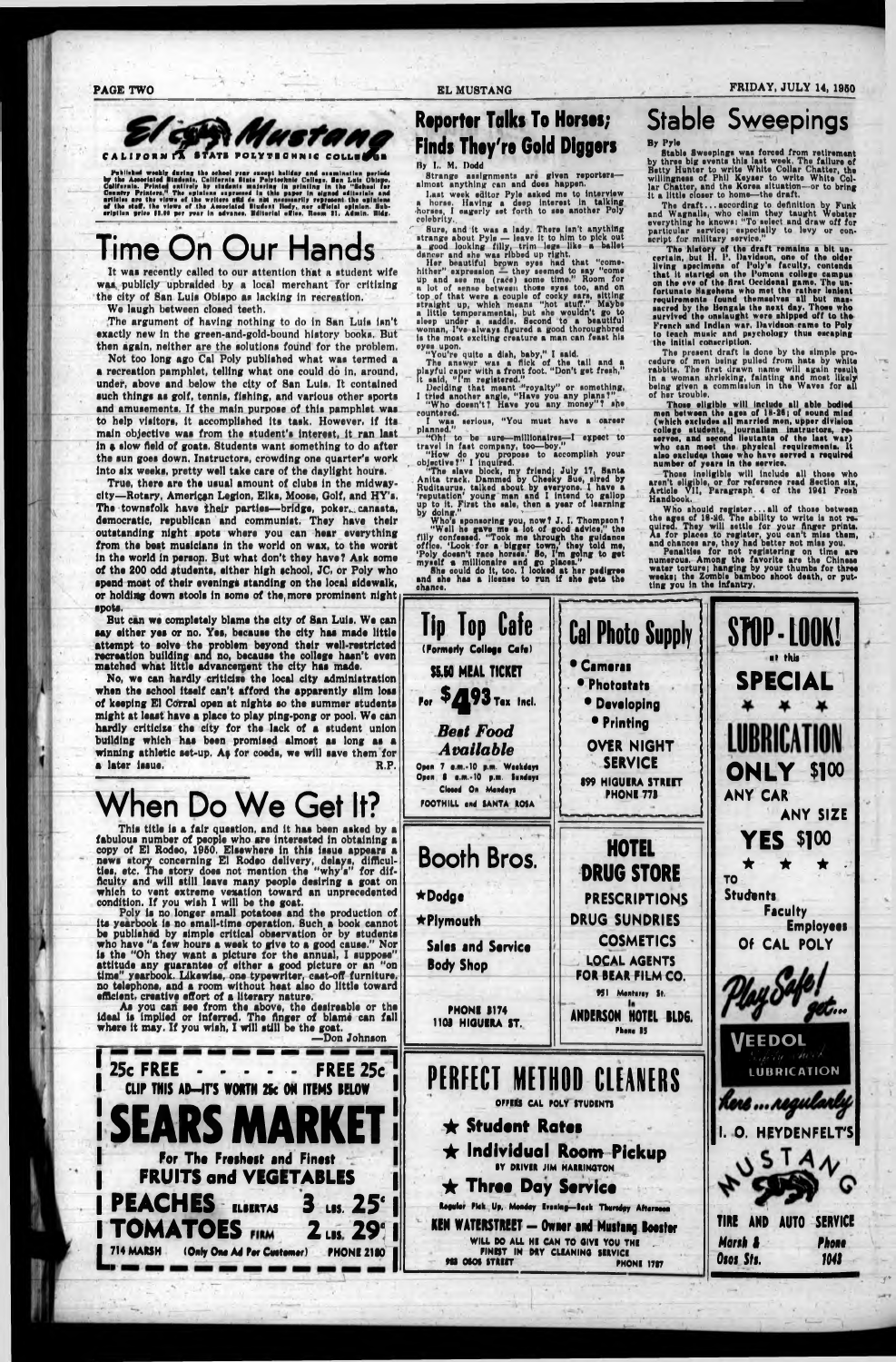#### FRIDAY, JULY 14, 1950 EL MUSTANG



#### **THE SPORTLIGHT** -By ISLER

It's really a pleasure to discover that most of the students and the townspeople are wise enough to realise that Roy Hughes waa not kidding when ho said that it would probably be 1982 before a CCAA football title would come to Poly.

**Usually, whan a change In haid coarhaa la mada, tho ■rhool'a followara ara apt to become wildly optimistic about lha chanraa of old HI wash. Thla puts tho now haad montor right behind tho alght ball. If thlnga don't Immediately atart going right for tha alma mammy, com\* rnant la alwaya a trifle naaty.**

Whan Jordan Ollvar took ovar tha relna of Loyola laat fall, ho promptly told the press and offidala that Loyola would probably have, at flrat, tho orummloat team ha avar coached, but It would gat better. During the first two games of tha aeaaon, tho Llona backed up thla atatement to tha hilt,

All this suday claptrap is writ**ton to warn thoao remaining few** that the Mustangs are going to<br>take several on the chin next fall.<br>Homever, herein lies the beauty of ftialii no team la going to run up any score on Poly. That In Itself will bo a real accomplishment. **After At Gomea and Bud Lof\***

> **st.** *CLAIRE'S* **NEWS DEPOT For Your Favorite** NEWSPAPER

**They atartad off against COP (remember) and ware all but run out of tha atadlum. Tho neat Saturday waa also a nightmare. But, whan tho Anal count was taken for tho aeaaon, Loyola had enjoyed Ita greatest year alneo the taama of tha early 'SO'a. Tha Llona gave Hants Clara and U8F terrific games before going down to defeat. 1 believe thalr record was 8.4, In favor of the win column. The Hon Anally grew some fange.**

**MAGAZINES If We Don't Have It—Auk Per It We Will Oat It 1015 CHORRO PHONI 1S2-J**



**M irth Simueli**

**tua trounced Htan Da Silva and me at handball for tho umpteenth time In a row, a happy thought came to Gomes. Ho figured that It would be a line Idea to get some sort of a handball league atartad and run In some new competition.**

Any of you gentlemen In need of loaa weight are oordlally Invited to join our little eirelo. 'Just contact (iomes in Catalina dorm. If he's asleep, aa usual, Juat set tho bed on Are. If that doesn't work, forget about It.

> **"WINCHESTER 73"** James Stewart<br>Shelly Winters **Biaris Bundar**

**S** 

**It'a only fair to warn you, though) Al and Bud have been known to cheat**

*Brown 'a*

*Music Store*

**PIANOS**

**Orcheitre end Bond**

**Initrument\***

**Complete Line of Records** 

*"Everything Musical"* %

**717 Hlguero St.**

As matters now stand there will be 12 playera competing, six boya and six girls. Scheduled for tno first round are three matches; a boya' singles, a girls' singles, and a boys' doubles and a girls doubles match.

## **Sam Working Out; Moaning As Usual**

Don't be frightened, kiddles. That large thing running around the<br>track every afternoon is not a locomotive) It'e only Marsh Samuela trying to get in- shape for his tryout with tna Ban Franelaco MUera on the 88th of thla month. You can hoar him grunt clear over In Vetyllle.

Bom received a letter from the pro football outfit a couple of weeks ago which hinted he would do well to get himself in the best posaible condition,

**Since receiving that meaaage from headquarters, Poly'a hope for the pro ranks has been engaged In wind sprints, distance running art practicing tha fundamentala of Mocking and tackling.** His biggent difficulty is still **puwhlngr himself away from the** table. That exercise is really **rough.**

Shm doesn't have any illuaioni about pro football. Ha knows It'a going to ba a tough job trying to make the squad of an outfit that haa been a powarhouaa throughout the past four years. He rig-

> •nd **Pointing**

**Auto Topi**

**Seat Covers** 

**Glass Work** 

&



Melave

eed

### Racquet Wielders Vie Monday For Tourney Honors

Monday, July 17, will find tha faculty offspring tennla enthuaiasts gearing themselves for an all-out effort to win the summer tennla tournament aponaorad by Irving Bwaln. The tournament or ng» to an end tha course In dally tennla lessons for beginners given by Swain.

Swain, who haa conducted tha ■ummar program and whose name the tournament bears, refuses to single out any player aa being the favorite. "It's wide open, he claim\* , "and anyone aan take It." Cans of new tennis balls, donated by tho PE departemont, will be awarded the winners, Play will begin at 1 p.m.

urea that tha beat way la to get In the boat possible shape and then lot the chips fall aa they may.

### **Hart's One-Hittor Stops Morro Bay**

Guy Hart pitched one-hit ball in leading the San Luis Blues to an easy 10-0 victory over the Morro eaay 10-0 victory ovar the Morro Bay Ckrdlnala laat Tuesday night at Santa Maria. The defeat coat the Cardinals any chance to win tho aouthorn half of tha state semipro crown. Hart's mound masterpiece haa thus far been tha high, light of tha tournament.

Sandy Legulna'a Blues gave Hart plenty of support aa they hammered Dlok Thompson ana Frankie Breba for 8 hits In a contest that waa called at the end of seven Innings. Tournament rules stipulate that if any team boasts a 10 run lead after seven innings tha game shall ba oalled.

Thompson started for the Card-inals and promptly found hlmsalf behind the eight ball. Hia old bugaboo, wlldneaa, got him In a flrat taping jam that resulted In four runs for the Blues. Dick walked Gann Fraser ond Lee Roam to start matters and when Hal Martin followed with a double, that waa the ball game.

Jay Dee Phillips got the only hit off of Hart in the fourth Inning but died on flrat.